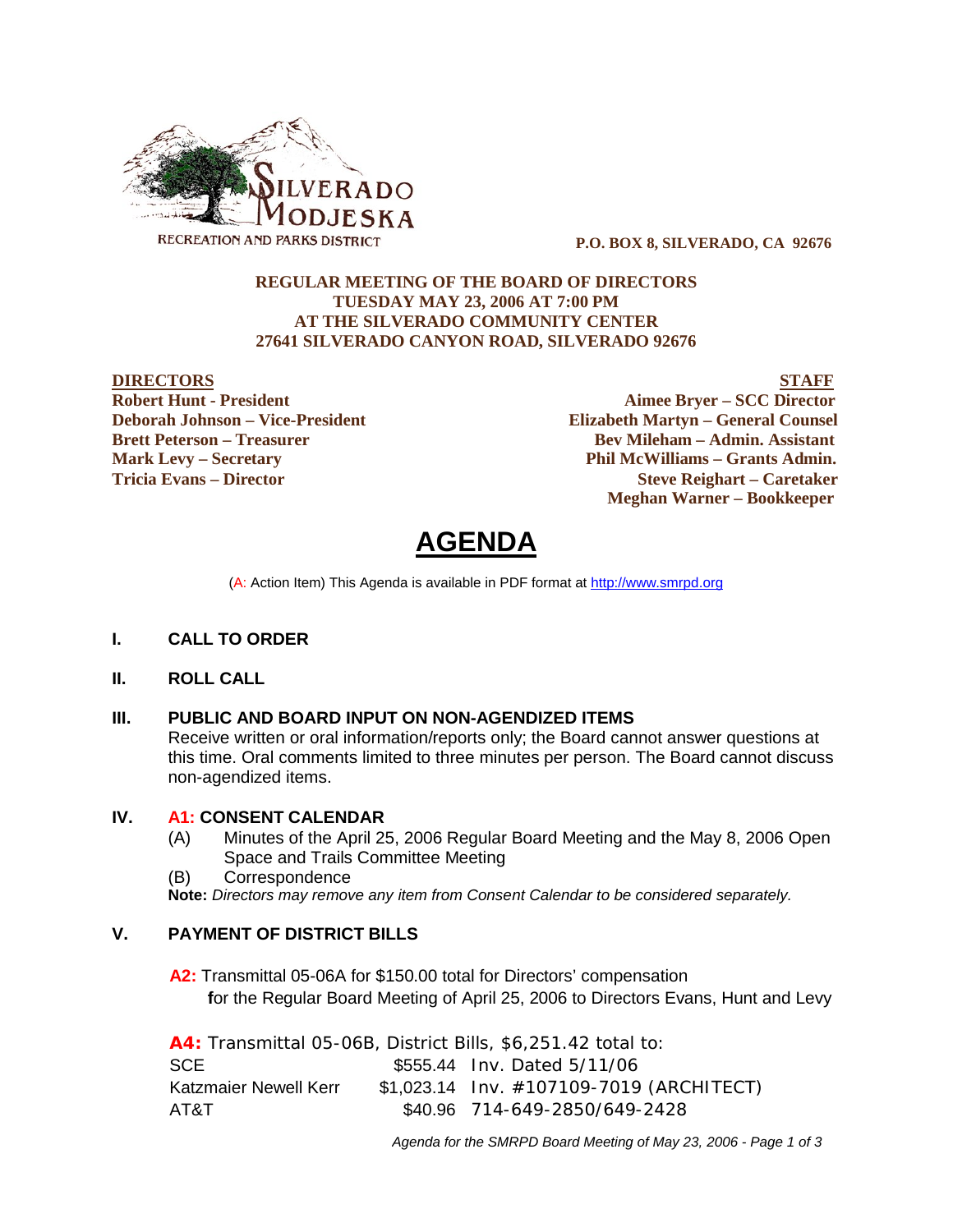| Elizabeth L. Martyn<br>McCormick Kidman & | \$3,100.00 Invoice $\#10025: 7/1$ thru 12/31/2005 |
|-------------------------------------------|---------------------------------------------------|
| <b>Behrens</b>                            | $$530.00$ Statement $#12141$ (LEGAL COUNSEL)      |
| Home Depot                                | \$68.25 Inv. Dated 5/5/06                         |
| Meghan Warner                             | $$250.00$ Invoice $#06-57$ (BOOKKEEPER)           |
| K.J. Snyder                               | \$575.00 Invoice $\#31188, \#31154$               |
| <b>Ware Disposal</b>                      | \$108.63 Invoice #65100974                        |

|              | A5: Transmittal 05-06C, B of A Reimbursements, \$4,169.20 total to: |
|--------------|---------------------------------------------------------------------|
| <b>SMRPD</b> | $$3,731.00$ Check $#1389$ , CAPRI Premium                           |
| <b>SMRPD</b> | \$127.70 Steve Reighart, Checks #1388, #1390                        |
| <b>SMRPD</b> | \$310.50 SCWD, Check $\#1391$                                       |

# **VI. CARETAKER'S REPORT**

- (A) Update on Safety notes and repairs.
- (B) Discuss the need for security/cleanup deposits on all public group events regardless of whether rent is charged or not.

# **VII. GRANTS ADMINISTRATOR'S REPORT**

(A) Status of Renovation Project

# **VIII. OTHER DISTRICT BUSINESS**

- (A) **A6:** Review contract package, and if fully performing, authorize execution of the Silverado Renovation Project public works contract with Vargas Structures in the amount of \$179,400 and issue a Notice to Proceed.
- (B) **A7:** Consider authorizing purchase of identifying name tags and/or apparel for use at public functions.
- (C) **A8:** Consider authorizing purchase of banner signs with the District name to go on top of the two marquee signs.
- (D) Discuss District sponsored vending machines at Maple Springs building.
- **IX. CLOSED SESSION PURSUANT TO GOVT. CODE SECTION 54957 -** Public Employee Evaluation: Children's Center Director

# **X. RETURN TO OPEN SESSION**

(A) **A9:** Consider pay increase and contract amendment (salaried or hourly pay) for the Silverado Children's Center Director.

# **XI. COMMITTEES**

*NOTE: There will be no discussion of Committee issues unless specifically agendized here, or added to the Agenda by majority vote of the Board in Section III of this Agenda to address issues that require immediate attention for reasons to be explained in the motion to add. This Committee listing shall not be used as a mechanism to discuss non-agendized topics.*

# **STANDING COMMITTEES:**

- (A) RECREATION (Levy, Peterson)
	- (1) Report on Modjeska Goat Shed Full Moon hike of May 13, 2006 with 27 participants.
- (B) FINANCE (Hunt, Johnson)
- (C) PERSONNEL (Evans, Johnson)